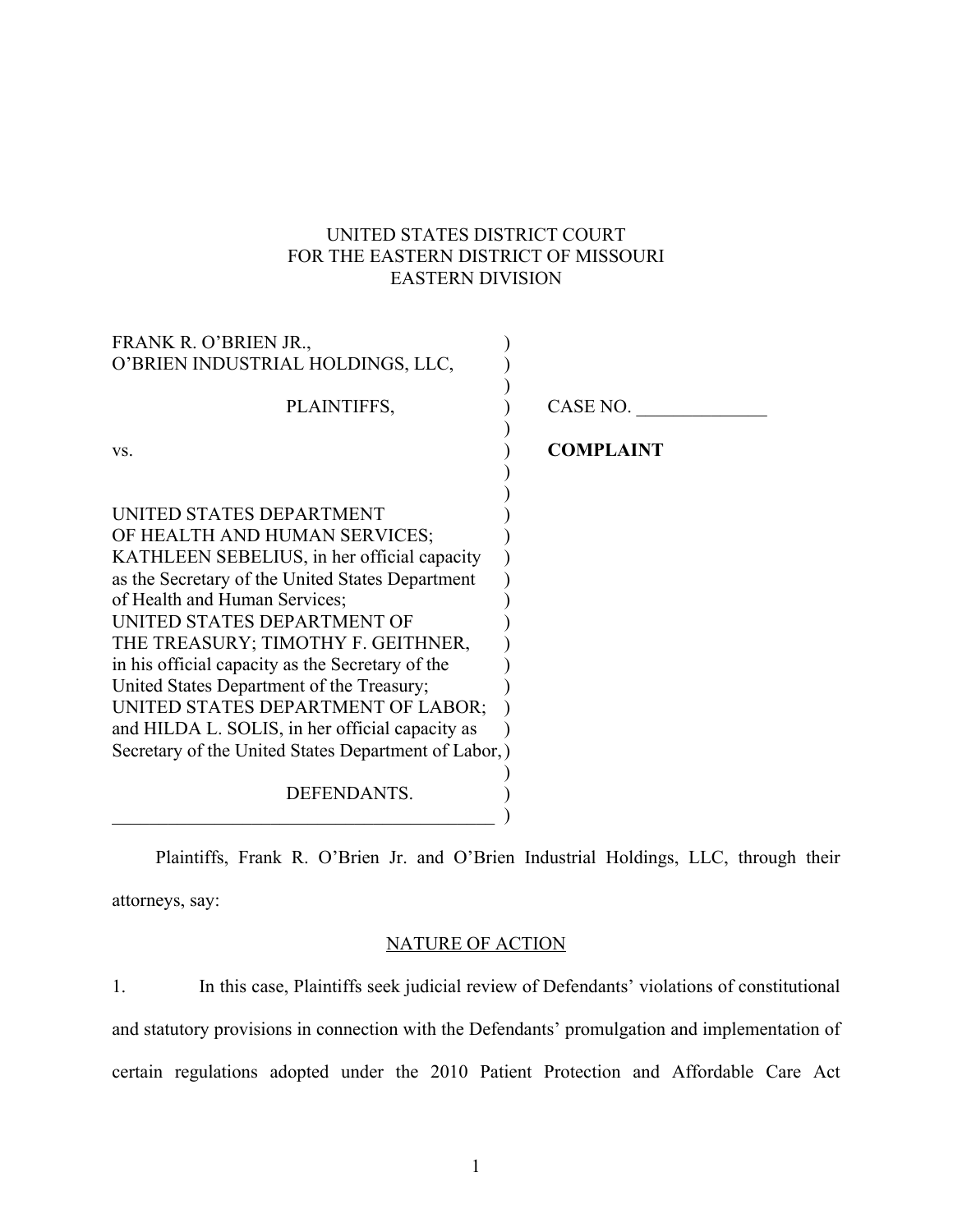("PPACA"), specifically those regulations mandating that employers include in employee health benefit plans coverage of services that violate an employer's religious and moral values.

2. Specifically, Plaintiffs ask the court for declaratory and injunctive relief from the operation of the Final Rule confirmed and promulgated by the Defendants on February 15, 2012, mandating that group health plans include coverage, without cost sharing, for "all Food and Drug Administration-approved contraceptive methods, sterilization procedures and patient education and counseling for all women with reproductive capacity" in plan years beginning on or after August 1, 2012 (hereafter, "the Mandate" or "the Final Rule") see 45 CFR § 147.130 (a)(1)(iv), as confirmed at 77 Fed. Register 8725 (Feb. 15, 2012), adopting and quoting Health Resources and Services Administration (HRSA) Guidelines found at http://www.hrsa.gov/ womensguidelines.

3. Plaintiff, Frank R. O'Brien Jr., is an adherent of the Catholic religion. As the individual with the controlling interest in Plaintiff, O'Brien Industrial Holdings, LLC ("OIH") and its subsidiaries, O'Brien wishes to conduct his business in a manner that does not violate the principle of his religious faith.

4. O'Brien has concluded that complying with the Mandate would require him to violate his religious beliefs because it would require him and/or the corporations he controls to pay for, not only contraception and sterilization, but also abortion, because certain drugs and devices such as the "morning-after pill," "Plan B," and "Ella" come within the Mandate's and HRSA's definition of "Food and Drug Administration-approved contraceptive methods" despite their known abortifacient mechanisms of action.

5. O'Brien contends that by requiring him to choose between conducting his business in a manner consistent with his religion, or paying ruinous fines and penalties, the Mandate violates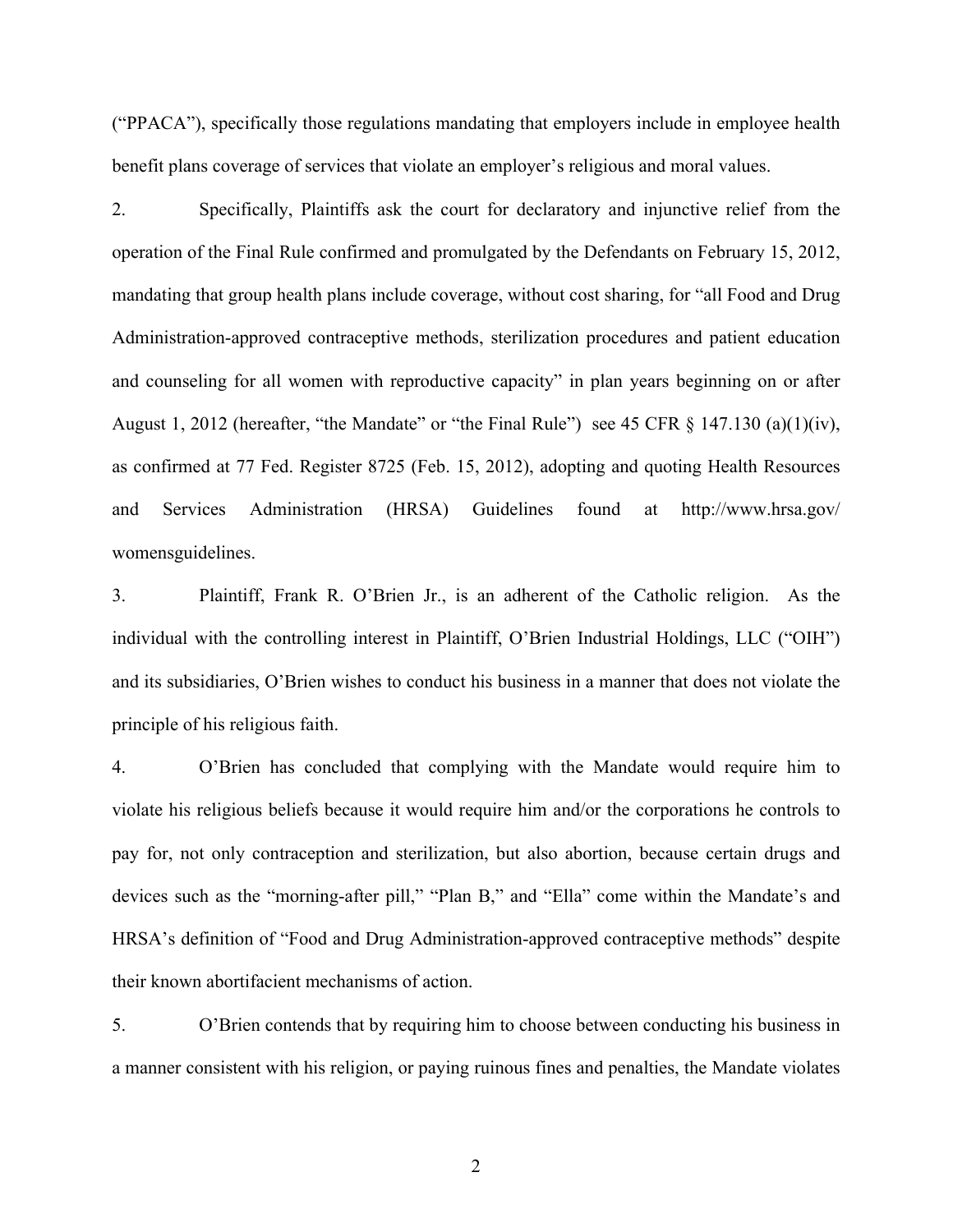his rights under the First Amendment, the Religious Freedom Restoration Act, and violates the Administrative Procedure Act.

#### JURISDICTION AND VENUE

6. This court has subject matter jurisdiction pursuant to 28 U.S.C. § 1331 and § 1361. This action arises under the Constitution and laws of the United States. This Court has jurisdiction to render declaratory and injunctive relief under 28 U.S.C. § 2201 and § 2202 and 42 U.S.C. § 2000bb-1.

7. Venue is appropriate in this district pursuant to 28 U.S.C. §1391(e)(3) as the Plaintiffs reside within this district.

### IDENTIFICATION OF PARTIES

8. Plaintiff, Frank R. O'Brien Jr., is an individual and a citizen of the State of Missouri and the United States.

9. O'Brien holds the sole voting interest in Plaintiff, O'Brien Industrial Holdings, LLC, a Missouri limited liability company. Plaintiff, OIH, is the holding company for and owner of the Christy family of companies: Christy Catalytics, LLC, Christy Industrial Services Co., LLC, Christy Minerals Company, LLC, and the Christy Refractories Company, L.L.C. and O'Brien Asset Management, LLC.

10. Frank R. O'Brien Jr. is the Chairman and Managing Member of OIH. He is responsible for setting all policies governing the conduct of all phases of the business of OIH and the Christy family of companies.

11. Defendant United States Department of Health and Human Services ("HHS"), is an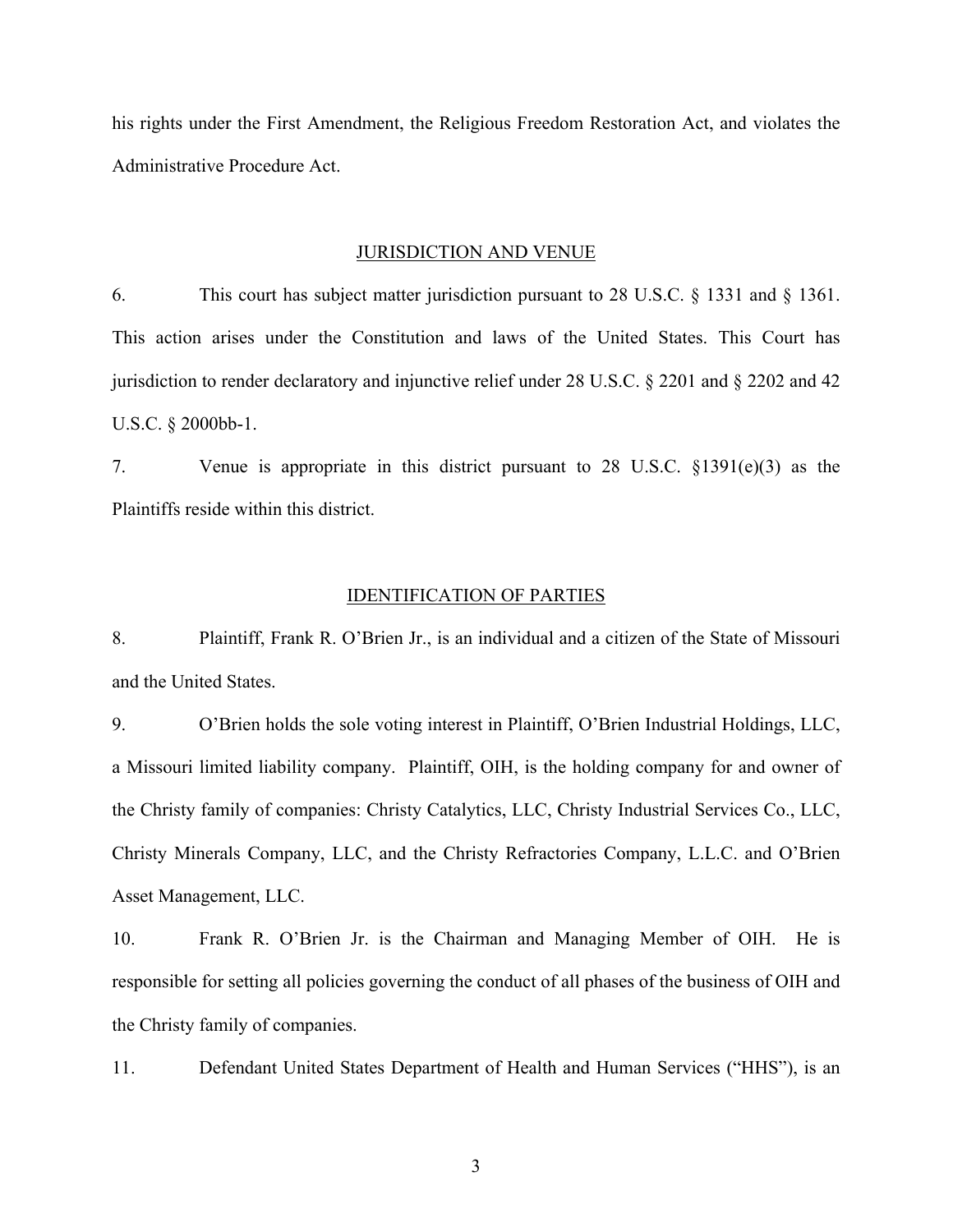agency of the United States, and is responsible for administration and enforcement of the Mandate/Final Rule.

12. Defendant Kathleen Sebelius is Secretary of HHS, and is named as a party in her official capacity.

13. Defendant United States Department of the Treasury is an agency of the United States, and is responsible for administration and enforcement of the Mandate/Final Rule.

14. Defendant Timothy F. Geithner is Secretary of the Treasury, and is named as a party in his official capacity.

15. Defendant United States Department of Labor ("DOL") is an agency of the United States, and is responsible for administration and enforcement of the Mandate/Final Rule.

16. Defendant Hilda L. Solis is Secretary of DOL, and is named as a party in her official capacity.

#### FACTUAL ALLEGATIONS

17. Plaintiff, OIH, through its subsidiaries is engaged in the exploration, mining and processing of refractory and ceramic raw materials (Christy Minerals); the manufacturing and distribution of refractory and insulatory products (Christy Refractories); the installation of refractory products for all types of industries (Christy Industrial); and the supplying of ceramic and alumina balls to over 40 countries as well as mass transfer media for the hydrocarbon and chemical processing industries (Christy Catalytics).

18. Plaintiff, OIH, has its main offices at 4641 McRee Avenue in St. Louis, Missouri.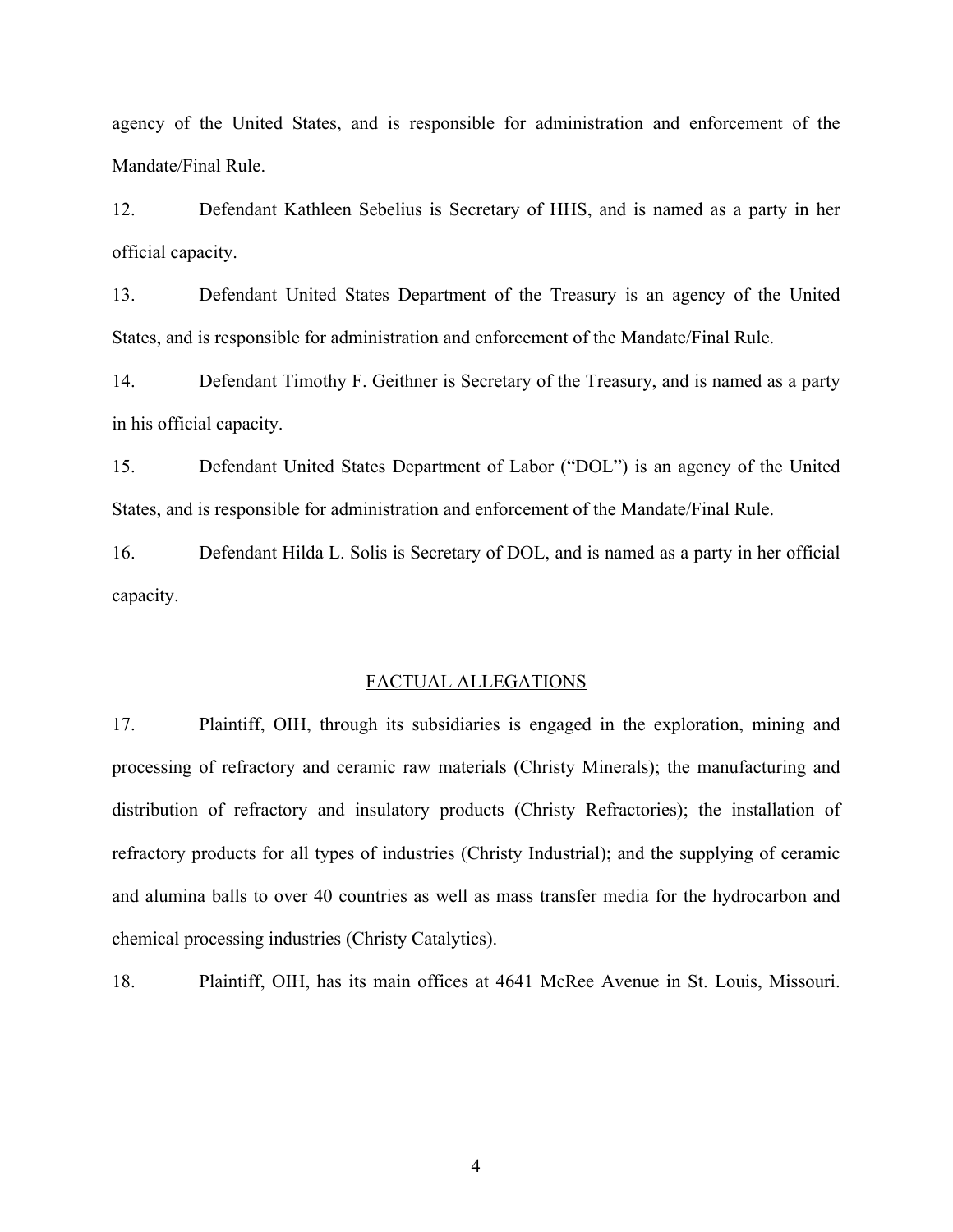Prominently displayed in the company's lobby is a statue of the Sacred Heart of Jesus.<sup>1</sup>

19. Plaintiff, OIH and its subsidiaries, share a common Mission and Values, which is published on OIH's website.

20. According to the company's website, OIH's Mission "is to make our labor a pleasing offering to the Lord while enriching our families and society."

21. OIH's statement of the company's values begins with the following: "Integrity.Our conduct is guided by the Golden Rule and the Ten Commandments. We will not discriminate based on anyone's personal belief system." The statement of company values contains a link to "more information about our mission and values."

22. OIH's "Explanation of Mission & Values" posted on its website begins with a direct quotation from Ephesians 6:1-9, and proceeds to list the following company goals.

- \* For all of OIH's employees to have the ability to own their own home accomplished through each employee's personnel's pay and an annual profit sharing bonus;
- \* For all of OIH's employees to have the ability to send their children to college, accomplished through a generous company scholarship program.
- \* For all of OIH's employees to have the opportunity to retire with dignity through participation in a 401(k) profit sharing plan.

23. OIH explains its mission of "enriching society" by stating that OIH and its subsidiaries "pledge to tithe on the earnings of the Companies." Part of the tithing is accomplished through a "St. Nicholas Fund," named for the fourth century bishop of Myra. OIH asks its employees to "keep their eyes open" for situations where "a little monetary help may

<sup>&</sup>lt;sup>1</sup> Catholic devotion to the Sacred Heart of Jesus is focused on Christ's love, of which his Heart is said to be the living and expressive symbol. Some Catholics display images pertaining to this devotion in their homes and workplaces.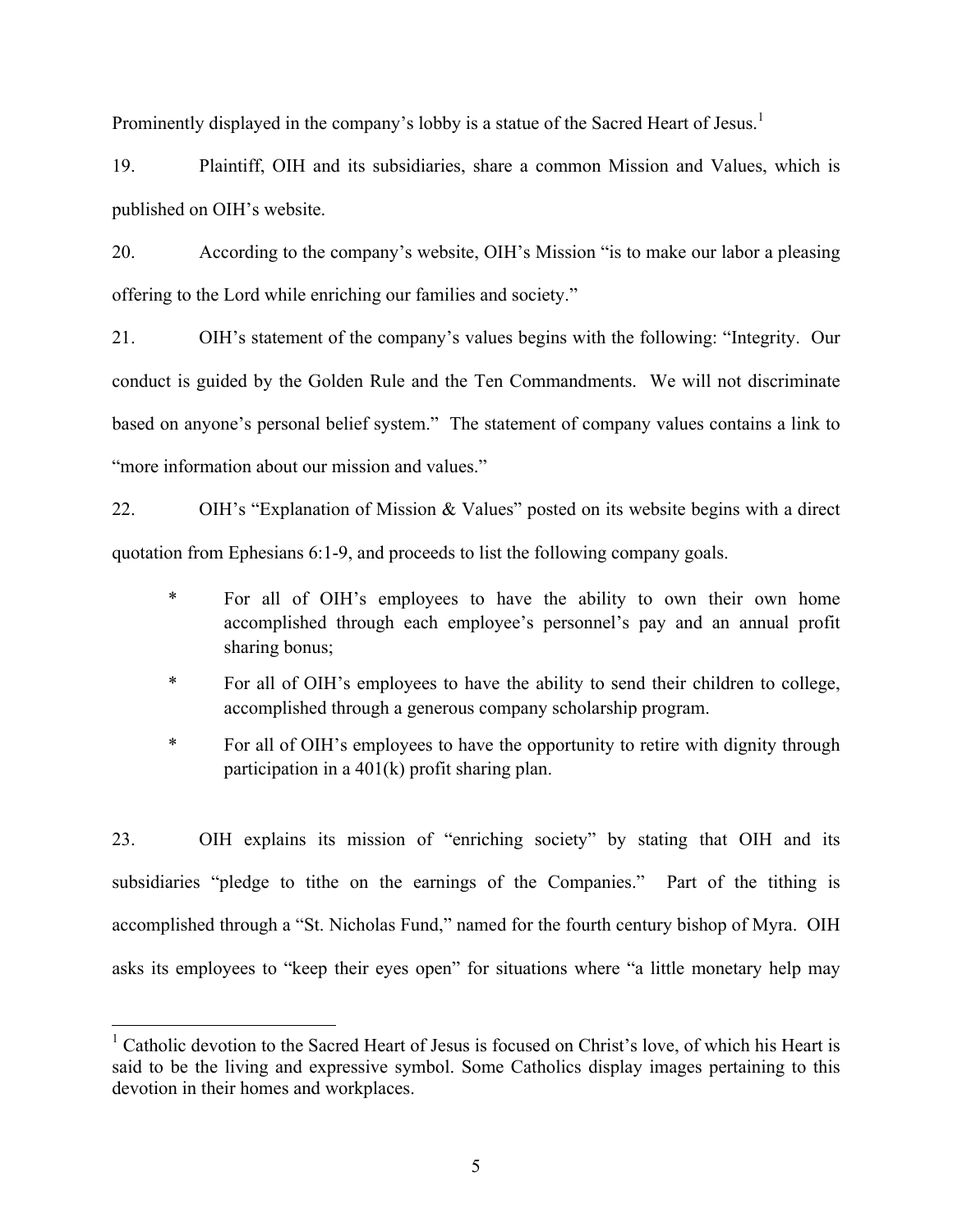make a big difference to someone" and to contact the company's St. Nicholas Committee. The committee investigates such referrals and responds to them anonymously.

24. OIH and its subsidiaries currently have 87 employees. The employees are covered by a group policy of health insurance offered and underwritten by United Healthcare Insurance Company. The plan's annual renewal date is January 1. Like its profit sharing, retirement plan, and scholarship program and tithing efforts, Plaintiffs consider the provision of employee health insurance an integral component of furthering the Company's mission and values.

25. Plaintiff O'Brien holds to the teachings of the Catholic Church regarding the sanctity of human life from conception to natural death. He believes that actions intended to terminate an innocent human life by abortion are gravely sinful. Further, O'Brien adheres to Catholic Church teaching regarding the immorality of artificial means of contraception and sterilization.

26. Plaintiff O'Brien believes that he cannot pay for and provide coverage for contraceptives, sterilization, abortion or related education and counseling without violating his religious beliefs.

#### APPLICABLE PROVISIONS OF THE MANDATE

27. Under the Mandate or Final Rule being challenged herein, employers with more than 50 full-time employees are required to include in group health plans coverage for all FDAapproved contraceptive methods, sterilization, and education and counseling for same.

28. Plaintiff, OIH and its subsidiaries constitute a "single employer" for purposes of PPACA as defined at 42 U.S.C. § 18024(b)(4)(A), and are, thus, subject to the Mandate.

29. Plaintiff, OIH's group health plan is due for renewal on January 1, 2013. Plaintiff wishes to renew coverage for its employees while, at the same time, excluding coverage for all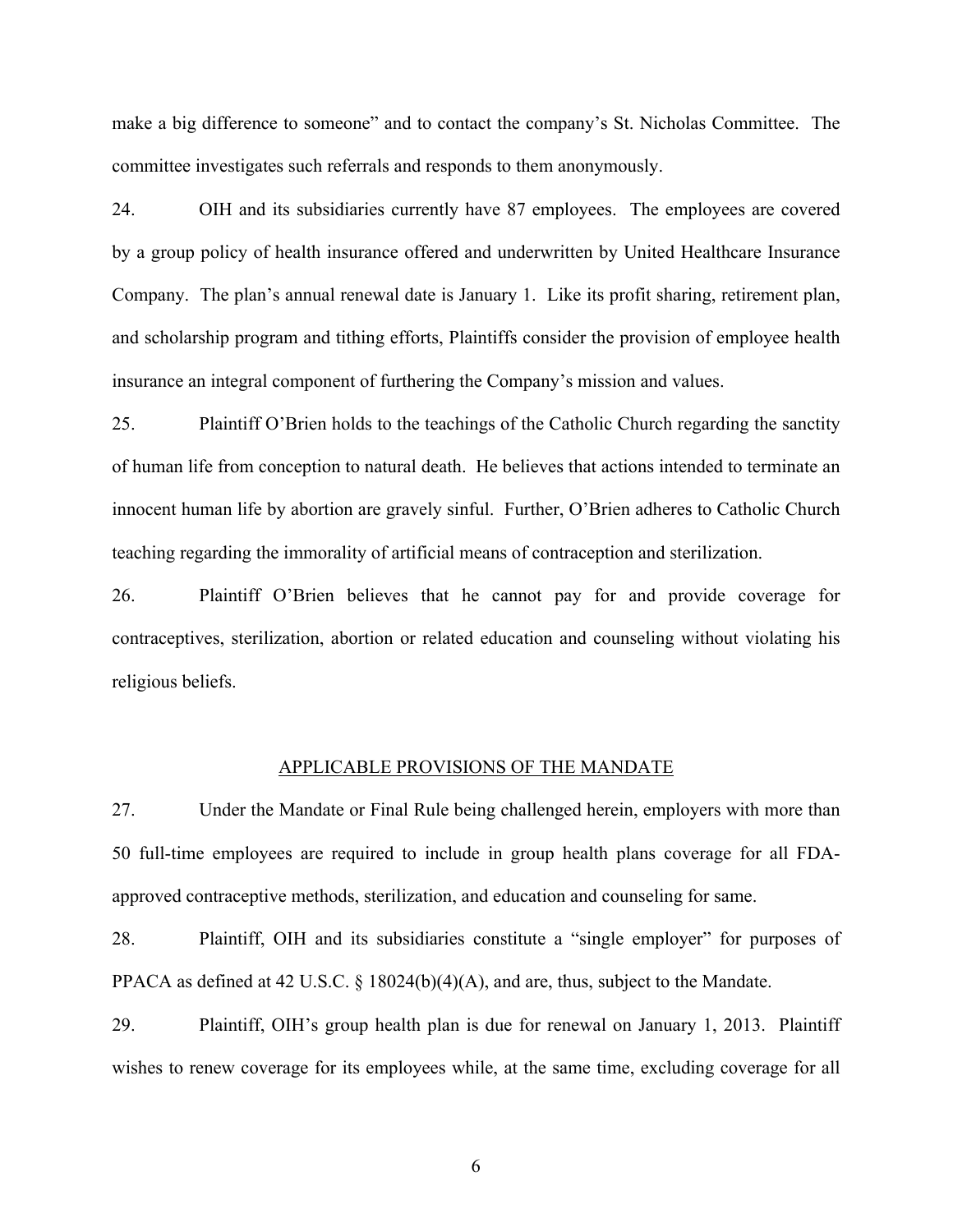FDA-approved contraceptive methods, sterilization procedures and patient education and counseling regarding such procedures.

30. Under the terms of the Mandate, Plaintiffs will not be permitted to obtain coverage that excludes the aforementioned drugs and services. On the contrary, the Mandate will require that Plaintiffs provide their employees with coverage of those services that Plaintiffs consider sinful and immoral $<sup>2</sup>$ </sup>

31. The Plaintiffs do not qualify for the "religious employer" exemption contained in the Final Rule. *See* 45 CFR § 147.130 (a)(1)(A) and (B)

32. Because Plaintiffs do not qualify for the "religious employer" exemption, they are not permitted to take advantage of the "temporary safe-harbor" as set forth by the Defendants at 77 Fed. Register 8725 (Feb. 15, 2012).

33. Plaintiffs are thus subjected to the Mandate now and are confronted with choosing between complying with its requirements in violation of their religious beliefs, or paying ruinous fines that would have a crippling impact on their ability to survive economically.

34. The Mandate coerces Plaintiffs into complying with its requirements or abandoning integral components of the Plaintiffs' religiously inspired mission and values.

<sup>&</sup>lt;sup>2</sup> The State of Missouri has its own version of a contraceptives mandate. § 376.1199 R. S. Mo. Unlike the federal Mandate being challenged here, however, the Missouri statute contains a *complete* exemption — not limited to "religious" employers — for any employer for whom "the use of such contraceptives is contrary to the moral, ethical or religious beliefs or tenets of such person or entity." § 376.1199, 4(1), R. S. Mo.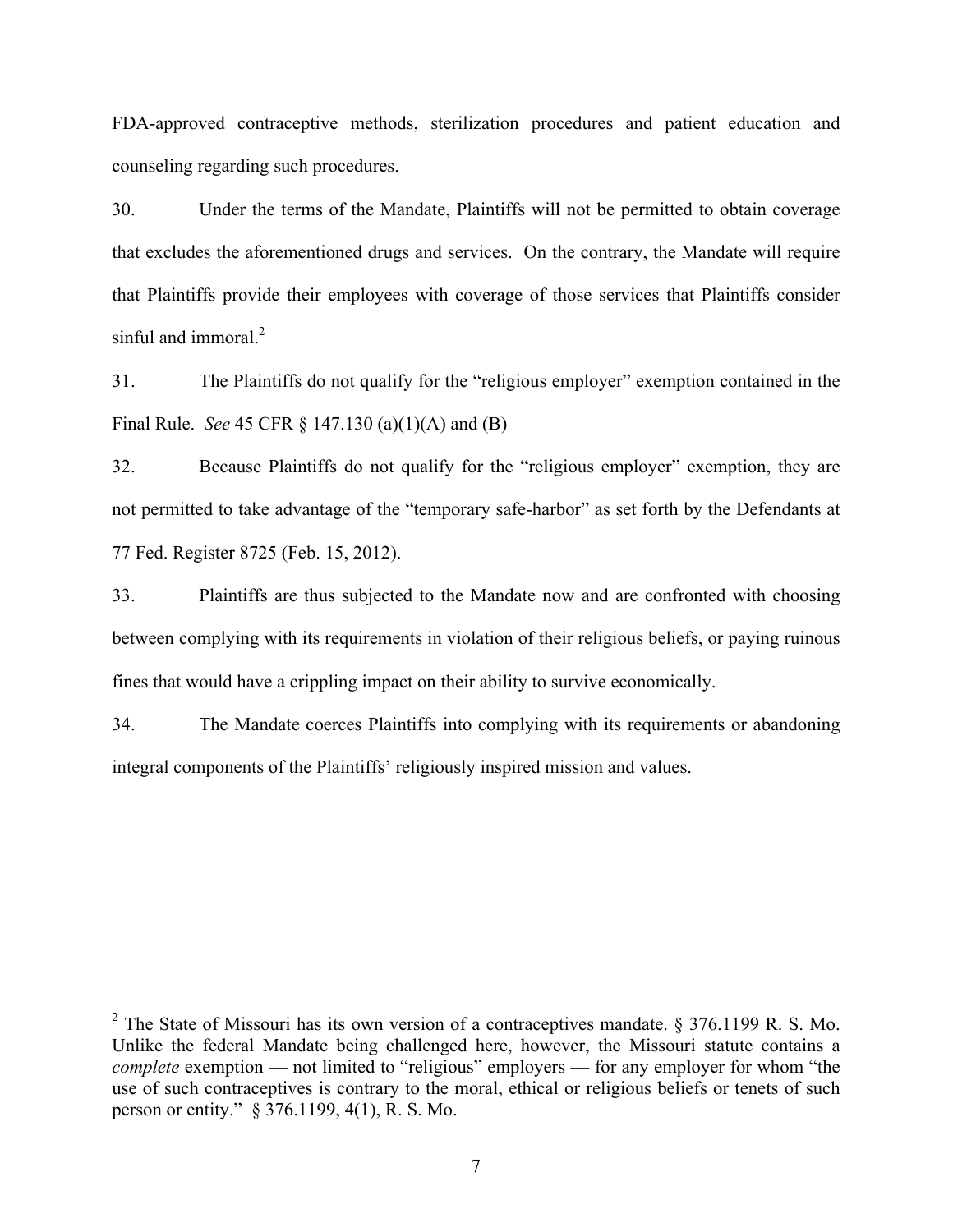### CAUSES OF ACTION

### Count I

# Violation of the Religious Freedom Restoration Act

35. Plaintiffs incorporate by reference all of the preceding paragraphs.

36. Plaintiffs' sincerely held religious beliefs prevent them from providing coverage for "all FDA-approved contraceptive methods, sterilization procedures, and patient education and counseling related to such procedures."

37. The Mandate/Final Rule, by requiring Plaintiffs to provide said coverage, imposes a substantial burden on Plaintiffs' free exercise of religion by coercing Plaintiffs to choose between conducting their business in accordance with their religious beliefs or paying substantial penalties to the government.

38. The Mandate/Final Rule furthers no compelling governmental interest.

39. The Mandate/Final Rule is not narrowly tailored to furthering any compelling interest.

40. The Mandate/Final Rule is not the least restrictive means of furthering the Defendants' stated interests.

41. The Mandate/Final Rule and the Defendants' threatened enforcement of same violate rights secured to the Plaintiffs by the Religious Freedom Restoration Act, 42 U.S.C. § 2000bb, *et seq.*

42. Absent injunctive and declaratory relief against the Mandate/Final Rule, Plaintiffs have been and will continue to be harmed.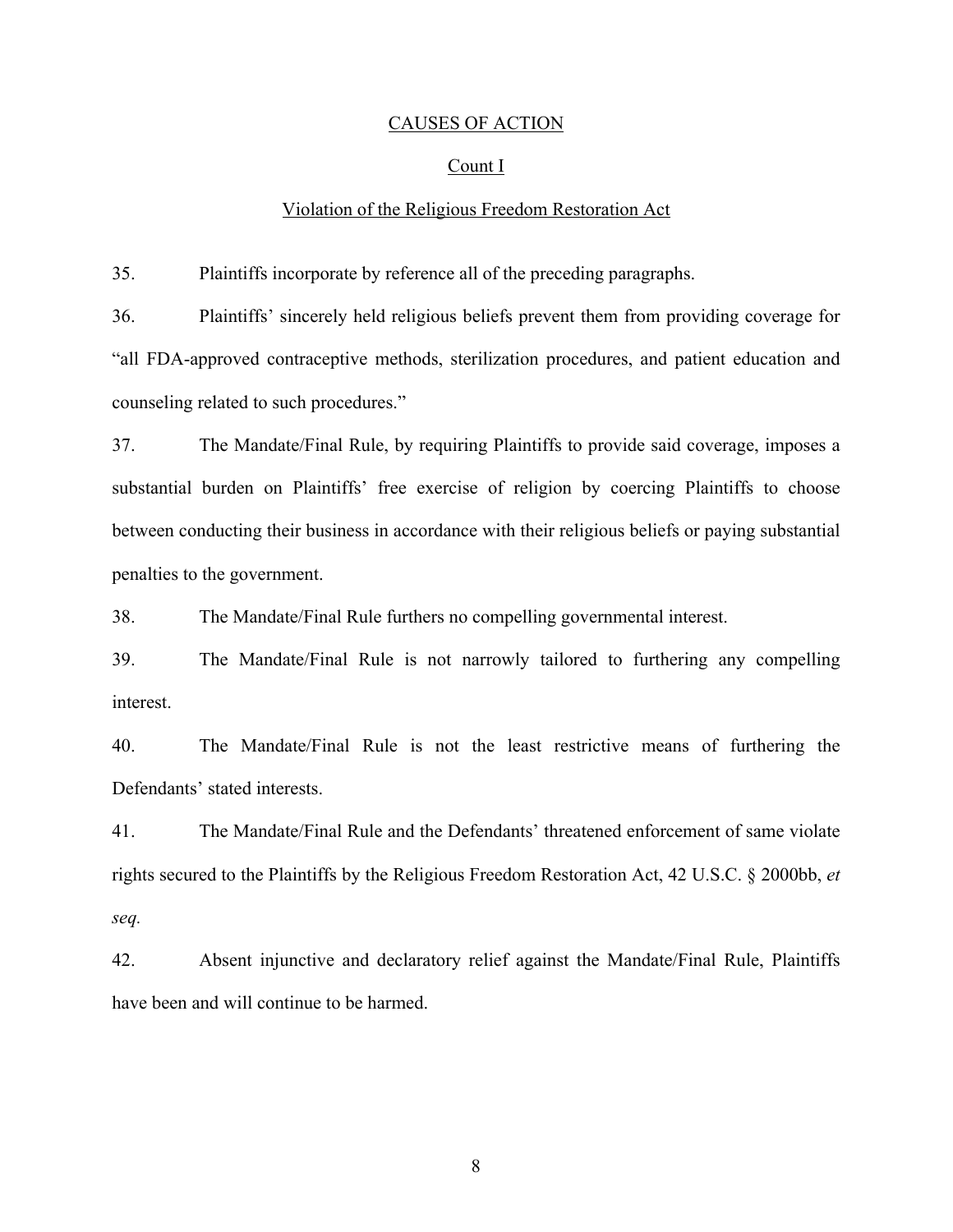#### Count II

## Violation of the First Amendment to the United States Constitution Free Exercise Clause

43. Plaintiffs incorporate by reference paragraphs 1-34 of this Complaint.

44. Plaintiffs' sincerely held religious beliefs prevent them from providing coverage for "all FDA-approved contraceptive methods, sterilization procedures, and patient education and counseling related to such procedures."

45. The Mandate/Final Rule, by requiring Plaintiffs to provide coverage imposes a substantial burden on Plaintiffs' free exercise of religion by coercing Plaintiffs to choose between conducting their business in accordance with their religious beliefs or paying substantial penalties to the government.

46. The Mandate/Final Rule furthers no compelling governmental interest.

47. The Mandate/Final Rule is not narrowly tailored to furthering any compelling interest.

48. The Mandate/Final Rule is not the least restrictive means of furthering the Defendants' stated interests.

49. The Mandate/Final Rule is neither neutral nor generally applicable.

50. The Mandate/Final Rule and the Defendants' threatened enforcement of same violate Plaintiffs' rights to free exercise of religion as guaranteed by the First Amendment to the United States Constitution.

51. Absent injunctive and declaratory relief against the Mandate/Final Rule, Plaintiffs have been and will continue to be harmed.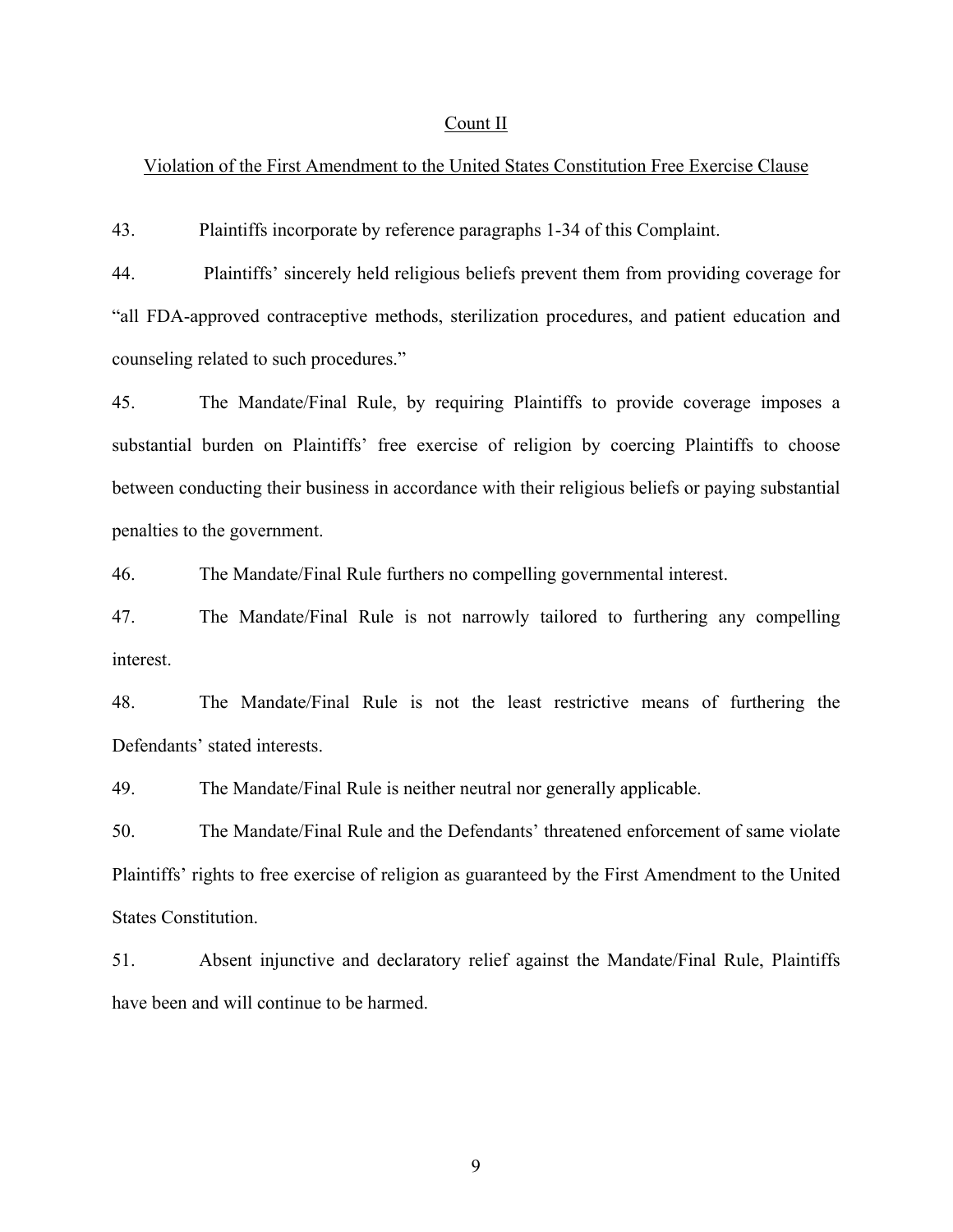### Count III

# Violation of the First Amendment to the United States Constitution Free Speech Clause

52. Plaintiffs incorporate by reference paragraphs 1-34 of this Complaint.

53. Plaintiffs believe that the aforementioned services covered by the Mandate/Final Rule are contrary to their religious beliefs.

54. The Mandate/Final Rule would compel the Plaintiffs to subsidize activities the Plaintiffs believe to be immoral.

55. The Mandate/Final Rule compels the Plaintiffs to pay for and/or provide education and counseling related to contraception, sterilization, and abortion.

56. Defendants' actions thus violate the Plaintiffs' free speech rights as guaranteed by the First Amendment to the United States Constitution.

57. Absent injunctive and declaratory relief against the Mandate/Final Rule, Plaintiffs have been and will continue to be harmed.

## Count IV

# Violation of the Administrative Procedure Act

58. Plaintiffs incorporate by reference paragraphs 1-34 of this Complaint.

59. The Mandate/Final Rule is contrary to Section 1303(b)(1)(A) of PPACA which provides that "nothing in this title" . . . "shall be construed to require a qualified health plan to provide coverage of [abortion] services . . . as part of its essential health benefits for any plan year."

60. The Defendants, in promulgating the Mandate/Final Rule, failed to consider the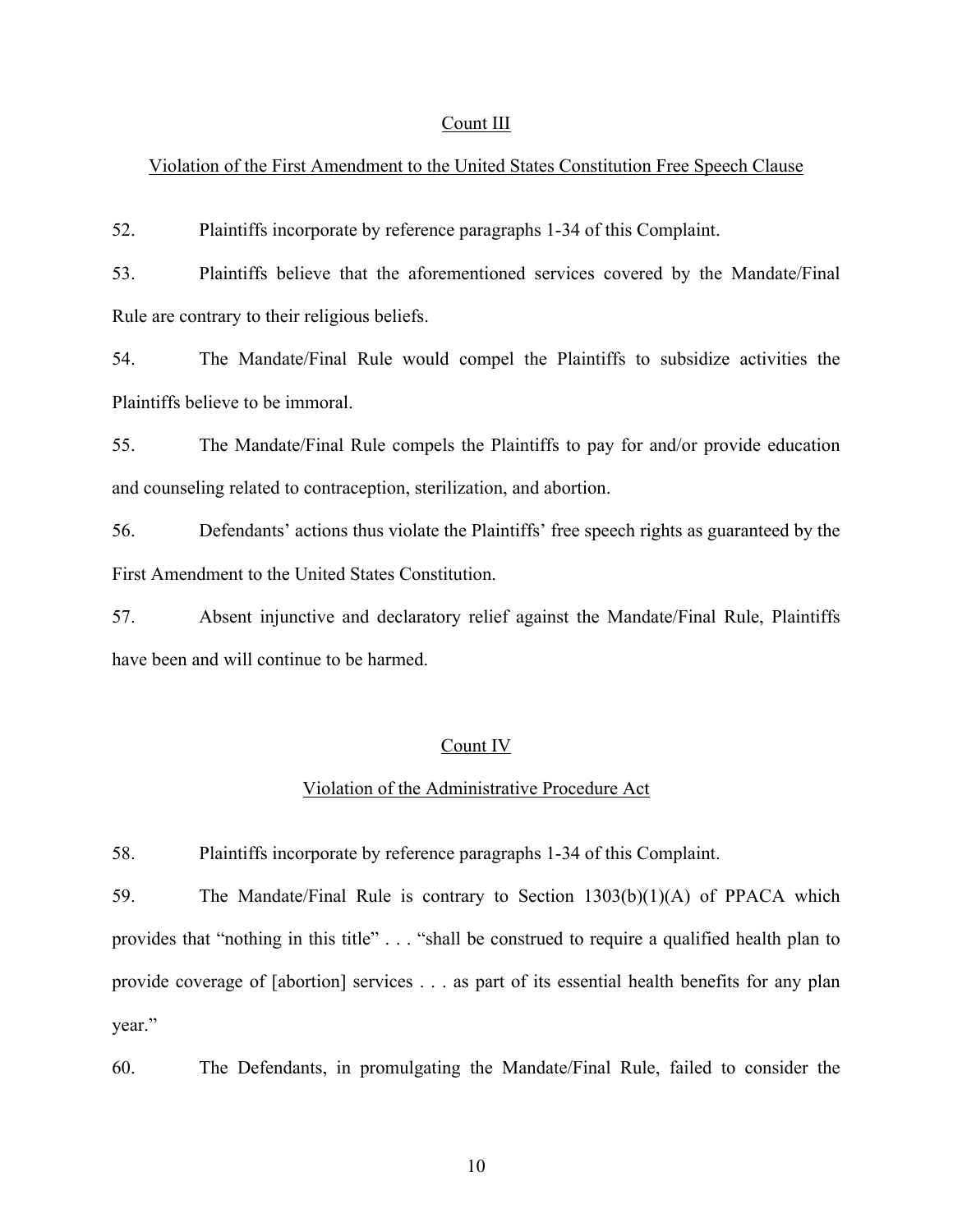constitutional and statutory implications of the Mandate on for-profit, secular employers such as Plaintiffs.

61. The Mandate/Final Rule is contrary to existing law and is in violation of the Administrative Procedure Act, 5 U.S.C. § 706(2)(A).

62. Absent injunctive and declaratory relief against the Mandate/Final Rule, Plaintiffs' have been and will continue to be harmed.

#### PRAYER FOR RELIEF

WHEREFORE, Plaintiffs request that the Court:

a. Declare that the Mandate/Final Rule and Defendants' enforcement of same against the Plaintiffs violate the Religious Freedom Restoration Act;

b. Declare that the Mandate/Final Rule and Defendants' enforcement of same against the Plaintiffs violate the First Amendment to the United States Constitution;

c. Declare that the Mandate/Final Rule and Defendants' enforcement of same against the Plaintiffs violate the Administrative Procedure Act;

d. Issue a permanent injunction prohibiting the Defendants from enforcing the Mandate/Final Rule against the Plaintiffs and others not before the court with religious objections to providing health insurance coverage for "all FDA-approved contraceptive methods, sterilization procedures, and patient education and counseling" for same;

e. Award the Plaintiffs costs and reasonable attorney's fees;

f. Award such other relief as the court deems just.

Submitted this 15th day of March, 2012.